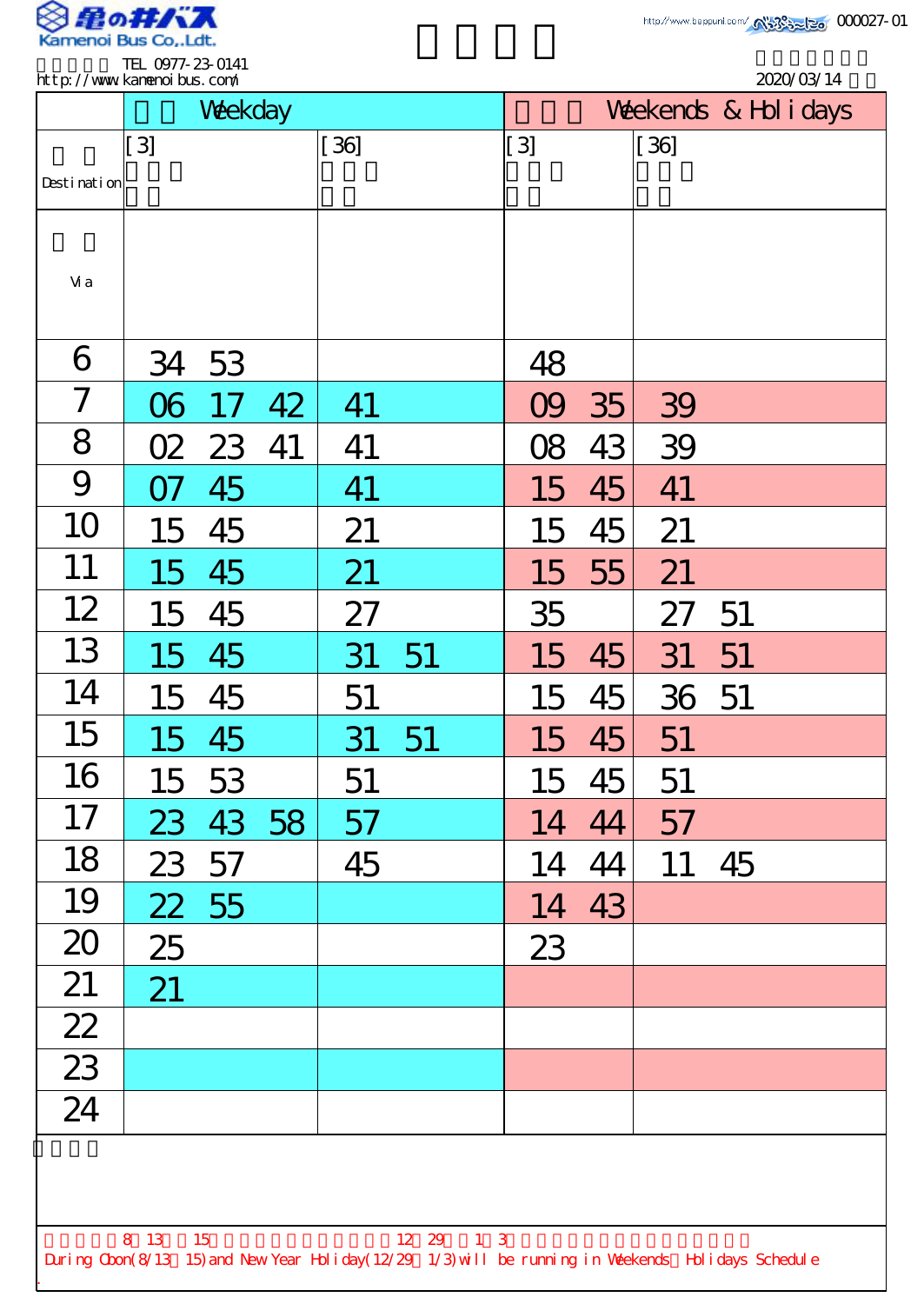

2020/03/14

|                             |  | IEL <i>WIT-23</i> -014 |
|-----------------------------|--|------------------------|
| http://www.kanenoi.bus.com/ |  |                        |
|                             |  |                        |

|                                          |                  | Weekday  |                       |       |             |                                                                                                    |  |
|------------------------------------------|------------------|----------|-----------------------|-------|-------------|----------------------------------------------------------------------------------------------------|--|
| Desti nati on                            | $\left[3\right]$ |          | <b>Ogi yamaDanchi</b> |       | $[36]$      | Yuf ui n                                                                                           |  |
| Vi a                                     |                  |          |                       |       |             | Horita Onsen<br>Beppu Ropevay<br>Kijima Kogen Park                                                 |  |
| 6                                        |                  |          |                       |       |             |                                                                                                    |  |
| $\overline{7}$                           |                  | 14 29 54 |                       | 54    | 41          |                                                                                                    |  |
| 8                                        |                  | 20 39 59 |                       |       | 24          |                                                                                                    |  |
| 9                                        |                  | 29 59    |                       |       | 24          |                                                                                                    |  |
| 10                                       | 29               | 59       |                       |       |             | 34 54                                                                                              |  |
| 11                                       | 29               | 59       |                       |       | 24          |                                                                                                    |  |
| 12                                       | 29               | 59       |                       |       | 24          |                                                                                                    |  |
| 13                                       |                  | 59       |                       |       | 24          |                                                                                                    |  |
| 14                                       |                  | 29 59    |                       |       | 19          |                                                                                                    |  |
| 15                                       |                  | 29 59    |                       |       | 39          |                                                                                                    |  |
| 16                                       | 34               |          |                       |       | 39          |                                                                                                    |  |
| 17                                       |                  | 14 39 59 |                       |       | 34          |                                                                                                    |  |
| 18                                       |                  | 14 44    |                       |       | 34          |                                                                                                    |  |
| 19                                       |                  | 14 44    |                       |       |             |                                                                                                    |  |
| 20                                       |                  | 14 44    |                       |       |             |                                                                                                    |  |
| 21                                       | 49               |          |                       |       |             |                                                                                                    |  |
| $\frac{22}{23}$                          | 34               |          |                       |       |             |                                                                                                    |  |
|                                          | 21               |          |                       |       |             |                                                                                                    |  |
| 24                                       |                  |          |                       |       |             |                                                                                                    |  |
| $\ddot{\ddot{}}$<br>$\ddot{\phantom{a}}$ |                  |          |                       |       |             |                                                                                                    |  |
|                                          |                  |          |                       |       |             |                                                                                                    |  |
|                                          | 8 13             | 15       |                       | 12 29 | $1 \quad 3$ | During Obon(8/13 15) and New Year Holiday(12/29 1/3) will be running in Weekends Holidays Schedule |  |
|                                          |                  |          |                       |       |             |                                                                                                    |  |